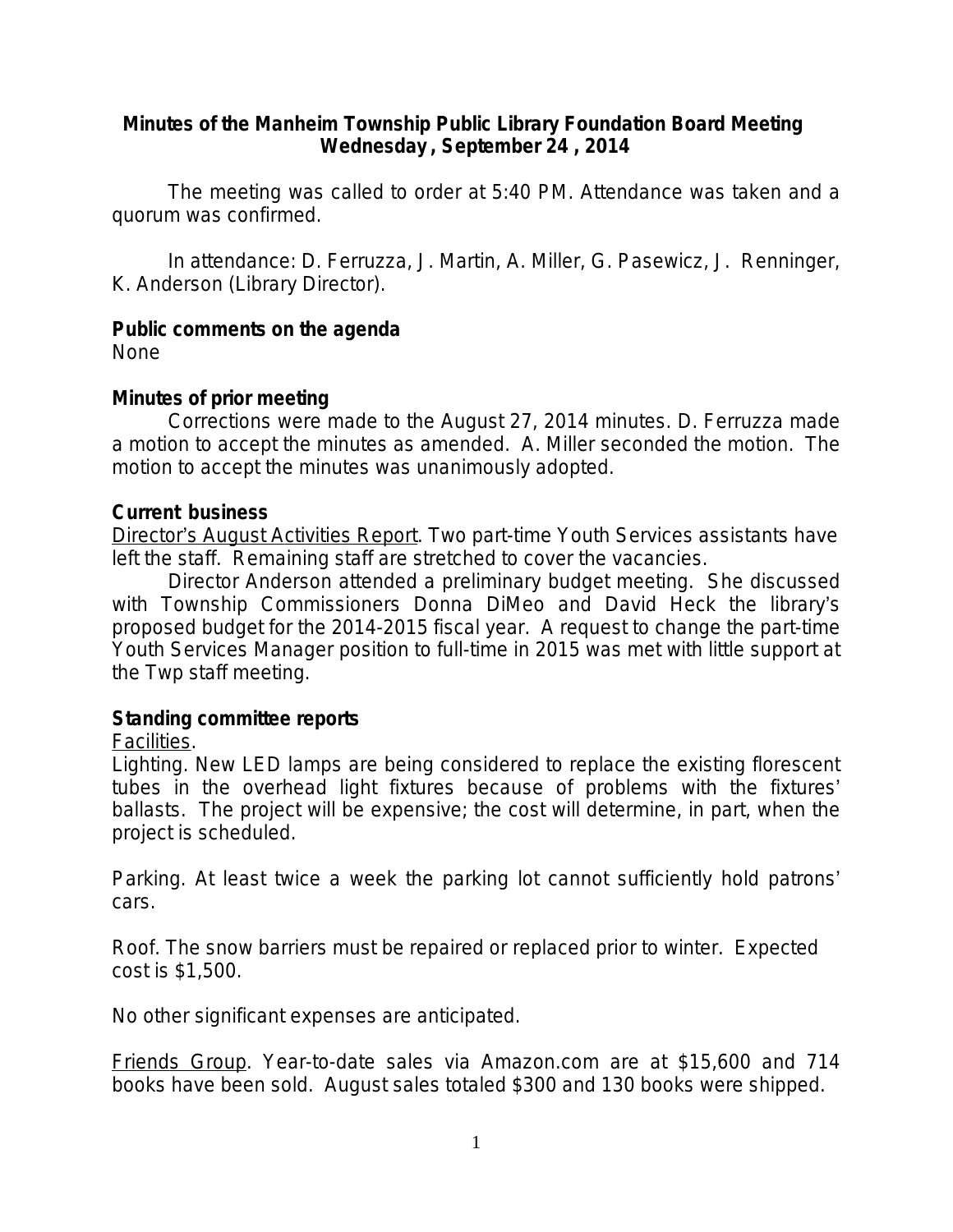Director Anderson extended the library's gratitude to the Friends for their tremendous contributions to the annual used book sale.

A. Miller suggested that the library's website advertise when the Friends needs new volunteers, and that there be a training and transition period when new volunteers join to replace outgoing Friends members.

Personnel. D. Ferruzza expressed concern that advertisements seeking new library board members might attract enthusiastic volunteers who may not be familiar with the operations of the library and township. He suggested that volunteers might be solicited from people who are familiar with the library and township.

Director Anderson commented that such knowledge may be helpful but is not necessary.

Finance*.* J. Renninger reported that the library's accounts look good. Year-todate expenditures are running about \$78,000 below projections. Nonetheless, year-to-date revenues from concessions and rentals are lagging projections. Mr. Renninger complimented Director Anderson for her assiduous efforts to control costs.

#### **Old Business**

Fall letter. The fall appeal letter will be sent on September 26, 2014. The cost of printing and mailing the letters is approximately \$1,100 which includes \$147 for mail prep. The vendor checks the mailing list for accuracy.

ExtraGive.org. Director Anderson proposed to organize an e-mail blast to solicit donations. As an incentive, every dollar donated countywide will be stretched by \$250,000 from the Lancaster County Community Foundation and presenting sponsors. D. Ferruzza offered to share via email a strategy to maximize donations.

Signage update*.* Director Anderson spoke with Margie Earnest, Director of Recreation and Park Planning, to discuss new signage for the library. The national library symbol will be added to Overlook signs, and one sign will be placed on Bassett Drive. The cost will be \$280 to fabricate and install the symbol on three existing directional signs and \$180 for the Bassett Drive sign.

MTPL Strategic Plan. The board will address the plan after the October budget process concludes.

**EITC grant.** Director Anderson asked for suggestions on which businesses to contact for their participation. The grant funds for the 2014-2015 state fiscal year have been exhausted. Applications for next year are due in April 2015.

#### **New Business**